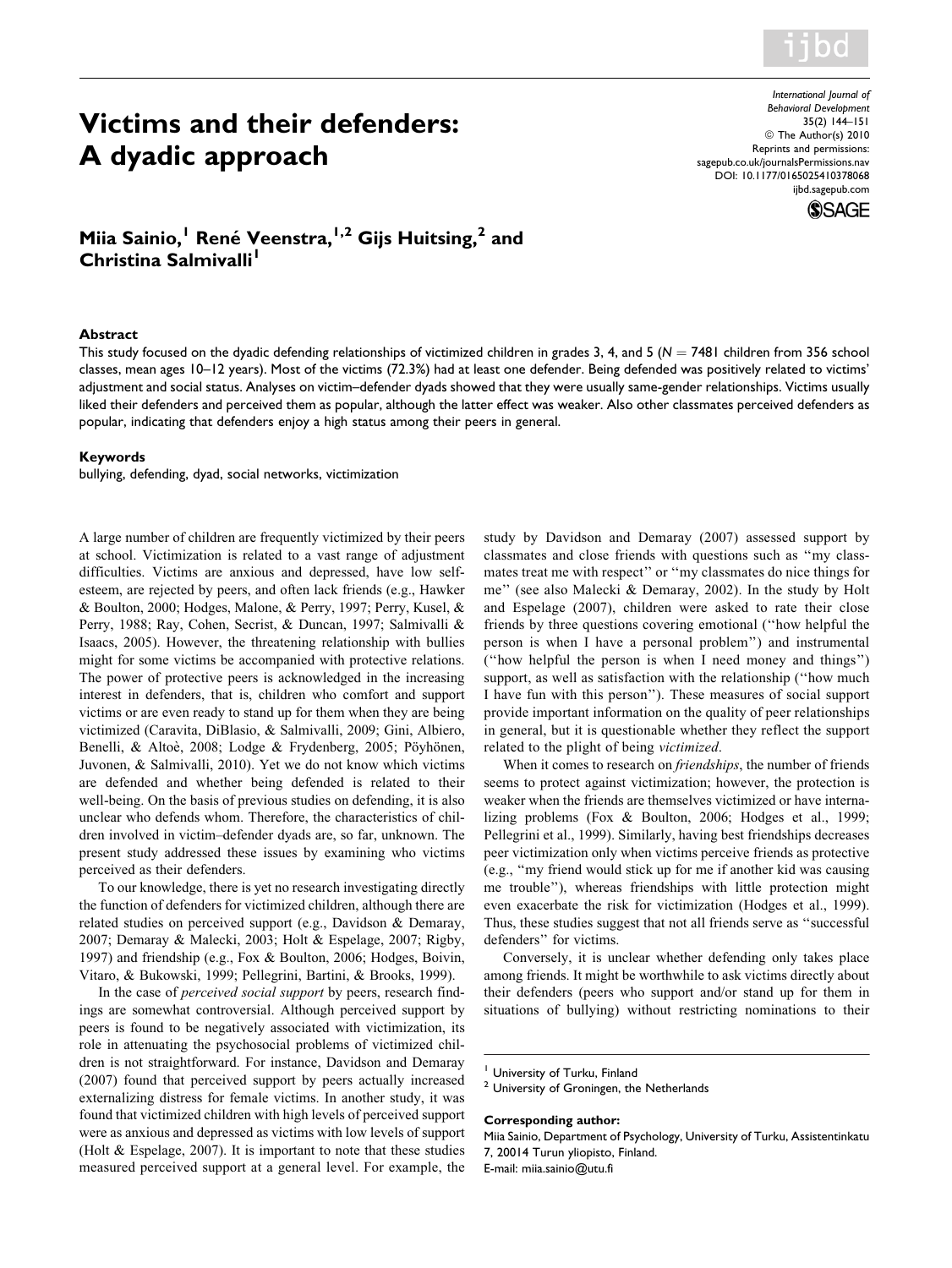friends. Also, many interventions against bullying aim at recruiting defenders for victimized children, not necessarily friends (Salmivalli, Kärnä, & Poskiparta, 2010).

Research on defending behavior is, indeed, called for in the field of victimization. However, researchers have by far focused on the characteristics of defenders (Caravita et al., 2009; Gini et al., 2008; Goossens, Olthof, & Dekker, 2006; Pöyhönen et al., 2010), thereby neglecting the characteristics of defended victims as well as the specific dyadic relation between victims and their defenders. Information on defenders is usually based on peer- or self-reports (e.g., Andreou & Metallidou, 2004; Gini, Albiero, Benelli, & Altoe`, 2007; Nickerson, Mele, & Princiotta, 2008; Salmivalli, Lagerspetz, Björkqvist, Österman, & Kaukiainen, 1996), which do not provide any information about who is defended by whom. As defenders identified by peer- or self-reports may not be equally likely to defend all victimized classmates, a dyadic approach that captures defending at the relationship level might be important to understand defending behavior.

In this study, we examined defending relationships in classrooms by asking victims to nominate their defenders. We focused on the victims' perspective, because it is important to know whether victims perceive that they are defended, and by whom. A measure in which the victims have to specify the peers by whom they are defended might also be more valid than an assessment tool merely asking whether or not they have defenders. Nominating defenders requires victims to think concretely about the peers who defend them. Furthermore, defending can take subtle forms that are not highly visible to peers, although experienced by victims themselves (e.g., comforting after public harassment).

## Research questions and hypotheses

Are victims better adjusted when they have defenders? A negative self-view has been associated with victimization in numerous studies (e.g., Egan & Perry, 1998; Salmivalli, 1998; Salmivalli, Kaukiainen, Kaistaniemi, & Lagerspetz, 1999). Already the symbolic interactionist theories on self-esteem (Cooley, 1902; Mead, 1934) postulated that the opinions of significant others become incorporated into one's self-view. It might be argued that whereas victimization is a sign of others' negative feelings and opinions of oneself, being supported and defended carries the opposite message. Perceived support can thus be hypothesized to buffer against the loss of self-esteem caused by victimization. It has been shown that self-esteem is partly context-specific (Harter, Waters, & Whitesell, 1998; Salmivalli & Peets, 2009), and experienced support in one context is related to self-view especially in that particular context (Harter et al., 1998). Thus, the experience that peers are ready to support, comfort, or defend oneself when victimized is likely to be reflected in victims' self-worth when among peers. It is also possible that defended victims have a better position among classmates. The fact that they are supported by some peers might decrease the likelihood of other classmates perceiving them in a negative light (i.e., as ''complete failures'') and taking distance to them, as often happens in classes where victimization takes place (e.g., Schuster, 2001). We hypothesize that defended victims have a better self-esteem when around peers, and a better social status among classmates than undefended victims.

Who do victims nominate as their defenders? Utilizing peer reports on defending, it has been found that girls are more often nominated as defenders than boys (Gini et al., 2007; Goossens et al., 2006; Salmivalli et al., 1996). However, it is not known whether boys also nominate girls as their defenders. Considering previous findings on defending, as well as the gender-segregated nature of peer interactions of children aged 10–12 (e.g., Maccoby, 1998), we hypothesize that victim–defender relationships take place predominantly among same-gender peers, and most often within girl–girl-dyads.

Defenders identified by peer reports are generally liked (Goossens et al., 2006; Pöyhönen & Salmivalli, 2008; Salmivalli et al., 1996) and, at least in middle childhood, perceived as popular (Caravita et al., 2009). However, it is unclear whether their high social status is an artifact of victimized children liking them, or whether they really enjoy a high status among the wider peer group. It has been suggested that a high status is a prerequisite of taking sides with the victims, due to the social risks involved in defending behaviors (Pöyhönen et al., 2010). On the other hand, with dyadic reports we might also identify defenders who give their support in less visible ways, and thus are not necessarily socially prominent children. Thus, we test whether victims' defenders are mainly liked by the peers whom they provide with support, or whether they are liked and perceived as popular among classmates at large.

## Method

#### **Participants**

This study is part of a larger project evaluating the effectiveness of the KiVa bullying intervention program developed at the University of Turku, Finland. In the present study we utilized the pre-test data collected in the first phase of the evaluation study, in May 2007. The 78 schools participating in this phase of the evaluation represented all five provinces in mainland Finland, involving 429 classrooms and a total of 8,248 children in grades 3–5 (mean ages 10– 12 years). To recruit the children from this target sample, guardians were sent information letters including a consent form. A total of 7,564 children (91.7% of the target sample) received active consent to participate and 7,312 children (88.7% of the target sample) responded to the questionnaire. Of them, 50.3% were girls. Most children were native Finns, the proportion of immigrants being 2.4%.

As sociometric peer nominations were presented only in classrooms with at least seven children, all classes below this limit were excluded from the study. Classrooms with less than 50% participation rates were further excluded in order to obtain reliable peer report data. This resulted in 356 classrooms with an average class size of 22 children, ranging from 8 to 35. The total number of children in these classes was 7,481 (50.1% girls), with a respondent rate of 93.2%. This sample was used to investigate differences between defended versus undefended victims.

We used the multilevel  $p_2$  model for analyzing victim–defender dyads. As examining very low-density networks is not informative (and was actually found to be impossible) we excluded classes with less than three defending relationships. This resulted in a subsample of 209 classrooms with 4,614 children. The mean class size was 22 students, ranging from 9 to 35.

We focused on victims' relationships with their classmates, thereby ignoring relationships outside the classroom. In Finland, elementary school children are normally together with the same classmates for at least the first six years of their basic education. Thus, this peer group is important and salient for children, and probably highly significant for their social adjustment.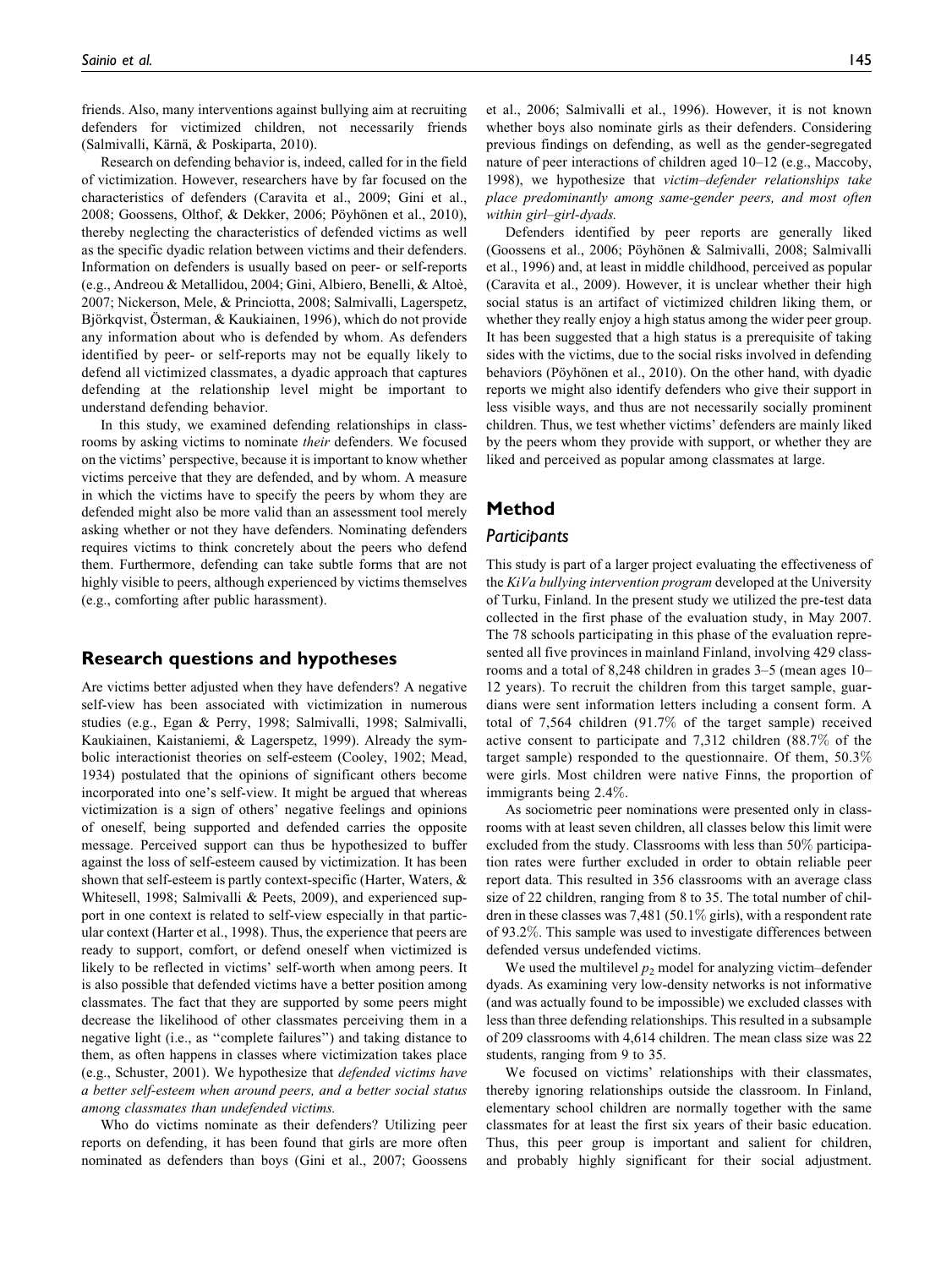Furthermore, preliminary observations of the KiVa data set showed that defending most often takes place within classes (93.2% of victims who had defenders reported them being from one's own class).

## Procedure

In May 2007, children filled out internet-based questionnaires in the schools' computer labs during regular school hours. Teachers were supplied with detailed instructions concerning the procedure, and provided with a possibility to get support via phone or e-mail prior to and during the data collection. Teachers received individual passwords for all the children who had obtained parental permission to participate in the study. They distributed the passwords to the children, who used them to log in to the questionnaire. The order of questions, individual items, and scales used in this study was randomized extensively so that the order of presenting the questions would not have any systematic effect on the results. Similarly, the order of the names of classmates in the peer nominations was randomized by the computer program. Children were assured that their answers would remain confidential and would not be revealed to teachers, peers, or parents.

The term *bullying* was defined to the children in the way formulated in the Olweus' Bully/Victim questionnaire (Olweus, 1996), which emphasizes the repetitive nature of bullying and the power imbalance between the bully and the victim. Several examples covering different forms of bullying were given. Moreover, an explanation of what is not bullying (teasing in a friendly and playful way; fighting between children of equal strength) was provided. Teachers read the definition out loud while children could read it from their computer screens. Additionally, to remind children of the meaning of the term bullying, a shortened version of the definition appeared on the upper part of the computer screen when children responded to any bullying-related question.

## **Measures**

Frequency of victimization. Victimization was measured by the Olweus Bully/Victim questionnaire. Children were presented one global item (''How often have you been bullied at school in the last 2 months?'') and 10 specific items concerning several forms of bullying (e.g., physical, verbal, and relational bullying). Children answered the items on a 5-point scale ( $0 = not at all, 2 = two or$ three times a month,  $4 = several times a week$ ). The 10 specific items formed a reliable scale (Cronbach's  $\alpha = 0.84$ ) indicating the frequency of victimization.

Dyadic nominations on defending. All children who (1) indicated on any of the 11 self-report items that they were victimized at least two or three times a month (Solberg & Olweus, 2003), and (2) reported having classmates who supported, comforted, or defended them when they were victimized, were asked to nominate their defenders. They were presented a list with the names of all their classmates and asked to mark an unlimited number of classmates who supported, comforted, or defended them when victimized. Victims who nominated at least one defender were assigned as defended victims, whereas victims who did not nominate defenders in their classroom were assigned as undefended victims. The remaining children were categorized as non-victims. For correlations, the received and given nominations for defending for each student were summed and divided by the number of respondents in class, leading to proportion scores of defender

nominations received and defender nominations given, respectively. For the dyadic analysis, squared adjacency matrices (Y), where the rows and columns equaled the number of children in the class, were constructed to represent the defending relationships  $(Y_{ii})$ for each of the 209 classrooms used in the  $p_2$  model. A cell in the matrix represents defender nominations by child i to child j  $(Y_{ii})$  is 1 if  $i$  nominates  $j$  as a defender, and 0 otherwise).

Self-esteem among peers. We used a 10-item scale to measure children's self-esteem. Items were derived from the Rosenberg Self-Esteem Scale (Rosenberg, 1965), slightly adapted by instructing children to ''report the way you feel about yourself when around peers" (Salmivalli, Ojanen, Haanpää, & Peets, 2005). Participants responded on a 5-point Likert-type scale ( $0 = not true at all, 4 =$ exactly true) to items such as ''I feel that I have a number of good qualities'' and ''I feel that I am a person of worth, at least on an equal plane with others.'' The scores for the 10 items formed a reliable scale and were averaged (Cronbach's  $\alpha = 0.81$ ).

Social status. Social status was indicated by peer acceptance, peer rejection, and perceived popularity. These were assessed by asking children to mark three classmates (from a list of all classmates) they liked the most (acceptance), liked the least (rejection), and considered to be the most popular (perceived popularity). The received nominations for each student for each status variable were summed and divided by the number of nominators in the classroom. In addition, we constructed corrected scores for peer acceptance, peer rejection, and perceived popularity by excluding victims' nominations for their defenders. This provided us with the opportunity to investigate how defenders were evaluated by other classmates, besides the victims they defended. For the dyadic  $p_2$ analyses, we also constructed squared adjacency matrices for perceived popularity, liking, and disliking between children in the classroom. These matrices were similarly constructed as the matrices for defending relationships.

#### Analyses

After presenting the correlations among all study variables, we present the main analyses in two sections. First, we focused on the mean differences in self-esteem, peer acceptance, peer rejection, and perceived popularity of defended victims, undefended victims, and non-victims using univariate ANOVAs. We also tested the mean differences with gender and, additionally, the frequency of victimization as covariates.

Second, we shifted attention to victim–defender dyads in order to examine the characteristics of victims, defenders, and victim– defender dyads. There are dependencies in our data. First, participants are involved in multiple dyads, as potential victims and defenders. Second, participants are nested within classrooms. In order to take these dependencies into account, we used the *multilevel*  $p_2$  model. Compared to other available dyadic methods, this model allows us to analyze the dichotomous dyadic data in a multilevel framework, increasing the power to detect the covariate effects in the model (Zijlstra, Veenstra, & Van Duijn, 2008). In short, the multilevel  $p_2$  model is a three-level random effects model that is suitable for the analyses of binary relational data. In the model, the dyads (the defending relationship, Level 1) are cross-nested in actors (students, Level 2) who are nested in networks (classrooms, Level 3). The  $p_2$  model estimates the probability of dyadic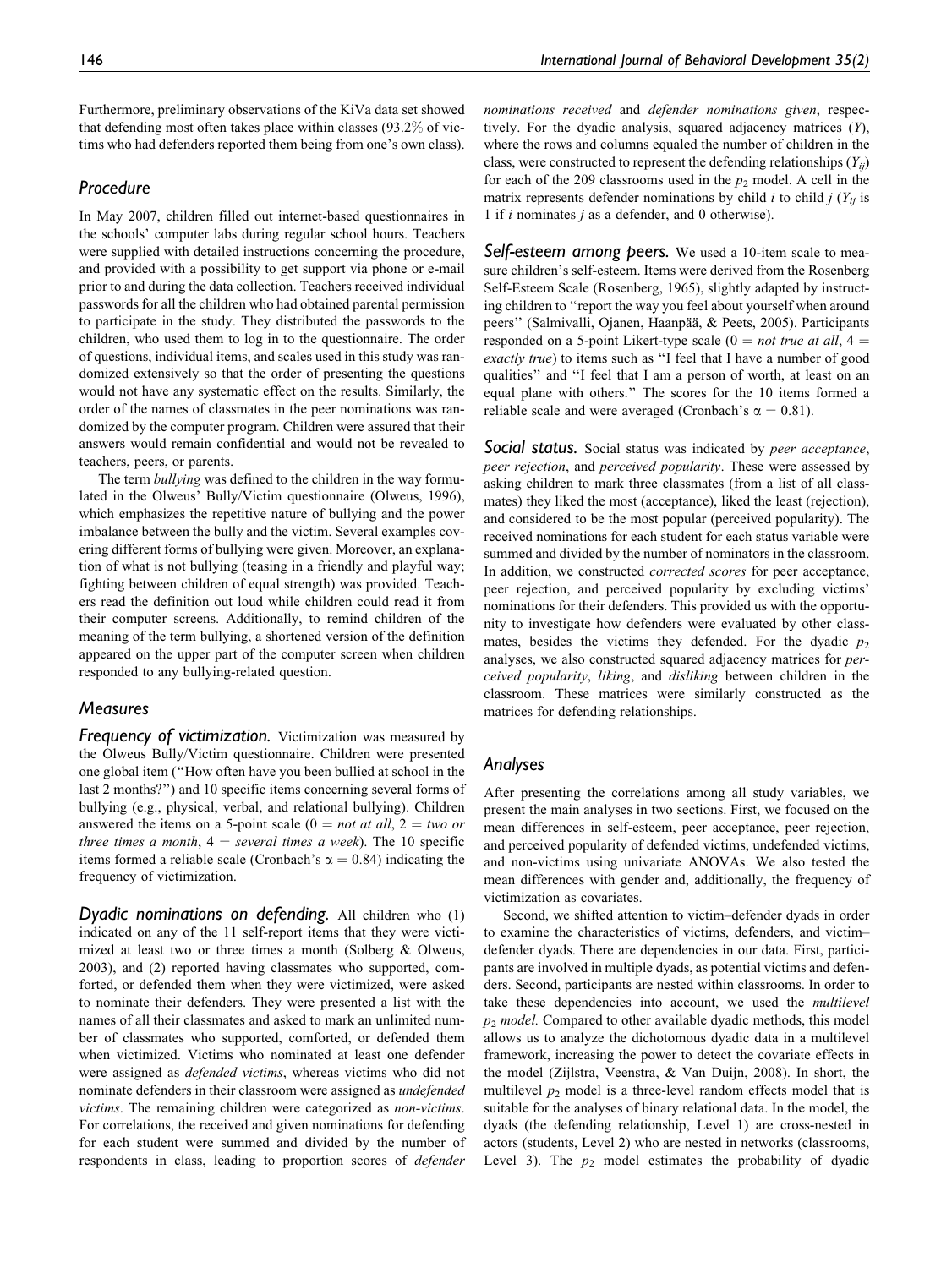#### Table 1. Correlations between the study variables

| I Frequency of victimization    |        | $-.32$ | $-.05$ | $-.09$  | .23        | .50    | .08     |
|---------------------------------|--------|--------|--------|---------|------------|--------|---------|
| 2 Self-esteem                   | $-.31$ |        | .07    | .06     | $-.13$     | $-.14$ | $-.06$  |
| 3 Perceived popularity          | $-.10$ | .11    |        | .57     | $-.14$     | .04    | .17     |
| 4 Peer acceptance               | $-.13$ | .13    | .59    |         | $-.21a$    | .04    | .27     |
| 5 Peer rejection                | .26    | $-.18$ | $-.15$ | $-.29a$ |            | . 13   | $-.063$ |
| 6 Defender nominations given    | .41    | $-.13$ | .00    | .02     | .09        |        | .H      |
| 7 Defender nominations received | .05    | 0١.    | .17    | .26     | $-.14^{a}$ | .08    |         |
|                                 |        |        |        |         |            |        |         |

Note. Correlations for girls ( $n = 3.747$ ) above and boys ( $n = 3.734$ ) below the diagonal;  $r > |.04|$   $p < .001$ ; <sup>a</sup> Significant gender differences (Fisher z),  $p < .001$ .

Table 2. Mean differences (and standard deviations) between non-victims, defended and undefended victims, and ANOVA results

|             | Non-victims<br>$(n = 5.357)$ | Defended<br>victims ( $n = 1,164$ ) | Undefended<br>victims ( $n = 447$ ) | Group differences<br>(controlling for gender) | Group differences (controlling<br>for gender and frequency of victimization) |
|-------------|------------------------------|-------------------------------------|-------------------------------------|-----------------------------------------------|------------------------------------------------------------------------------|
|             | M(SD)                        | M (SD)                              | M(SD)                               |                                               |                                                                              |
| Self-esteem | 2.95(0.70)                   | 2.56(0.80)                          | 2.29(0.81)                          | $F(2, 6801) = 270.47$                         | $F(2, 6800) = 28.16$                                                         |
| Popularity  | 0.15(0.17)                   | 0.13(0.16)                          | 0.10(0.13)                          | $F(2, 7004) = 30.86$                          | $F(2, 6963) = 12.41a$                                                        |
| Acceptance  | 0.15(0.10)                   | 0.13(0.11)                          | 0.10(0.10)                          | $F(2, 7004) = 49.01$                          | $F(2, 6963) = 13.52a$                                                        |
| Rejection   | 0.12(0.14)                   | 0.18(0.18)                          | 0.25(0.21)                          | $F(2, 7004) = 216.05$                         | $F(2, 6963) = 43.64$                                                         |

Note. Group comparisons are significant at  $p < .001$  for every variable. Groups differ from other groups at  $p < .01$ , in the Scheffe's test; <sup>a</sup> Non-victims and defended victims do not differ from each other in popularity and acceptance at  $p < .05$  with self-reported frequency of victimization in the model.

outcomes (i.e., the victim–defender relationship) in the network allowing covariates in the model for senders (victims as nominators), targets (defenders as nominees), the density (the frequency of defending relationships in a network), and reciprocity (symmetric relationships). The dependencies in the data are handled by random effects in the model: class variance, nominator and target variances, and nominator–target covariance. The multilevel  $p_2$ model is estimated using the Markov Chain Monte Carlo algorithm (Zijlstra, Van Duijn, & Snijders, 2009).

## **Results**

#### Correlations

Correlations among the study variables, separately for boys and girls, are shown in Table 1. The frequency of victimization was moderately related to low self-esteem and peer rejection, and also weakly to low peer acceptance and low popularity.

It should be noted that nominating defenders was conditioned on victimization, thus it is naturally positively associated with the frequency of victimization, and to some degree with a low selfesteem and peer rejection. Receiving defender nominations, in turn, was moderately correlated with peer acceptance and perceived popularity and weakly negatively correlated with peer rejection. No large gender differences were observed.

#### Defended and undefended victims

The number of children who reported being victimized at least two or three times a month in any of the 11 victimization items was 1,611 (23.1% of the sample). Boys reported victimization more often than girls (24.4% and 21.6% of the boys and girls, respectively),  $\chi^2$  (1, 6968) = 8.96, p < .01. Among the victims, 72.3% nominated at least one defender, and were classified as defended victims. The remaining 27.7% were *undefended victims*.

ANOVA analyses showed a significant difference between the three categories on the frequency of victimization,  $F(2, 6964) =$ 3226.71. Undefended victims ( $M = 0.93$ ,  $SD = 0.69$ ) scored higher on the frequency of victimization than defended victims ( $M = 0.78$ ,  $SD = 0.56, p < .001$ , whereas non-victims scored by far the lowest  $(M = 0.11, SD = 0.15, p < .001)$ . We also found gender differences in the likelihood of belonging to one of the categories,  $\chi^2(2, 6968)$  = 23.04. Boys were overrepresented among the undefended victims (60.2%), whereas there was no gender difference in being a non-victim (48.4% boys) or a defended victim (49.7% boys).

Next, we conducted ANOVAs to compare non-victims ( $n =$ 5,357), defended victims ( $n = 1,164$ ), and undefended victims  $(n = 447)$  in terms of their adjustment and social status. Means, standard deviations, and F-tests are reported in Table 2. Undefended victims had lower self-esteem, were perceived as less popular, were less accepted, and were more rejected by peers than defended victims. Non-victims were the best adjusted. The group differences were substantially similar with and without gender as a covariate.

We further modeled the differences in adjustment and status controlling for the frequency of victimization (last column in Table 2). This was done in order to ensure that the group differences were not an artifact of undefended victims being harassed more frequently. This resulted in substantially lower effect sizes. Nevertheless, defended victims still had a higher self-esteem and they were less rejected than undefended victims, although they no longer differed significantly from non-victims in either perceived popularity or peer acceptance. Overall, these results indicate that defended victims were better adjusted than undefended victims.

#### Victim–defender relations: Multilevel  $p_2$  model

Next, we shifted our attention to the victim–defender dyads. We report two models generated by the multilevel  $p_2$  model (Tables 3) and 4). In the first model (Table 3), we report findings concerning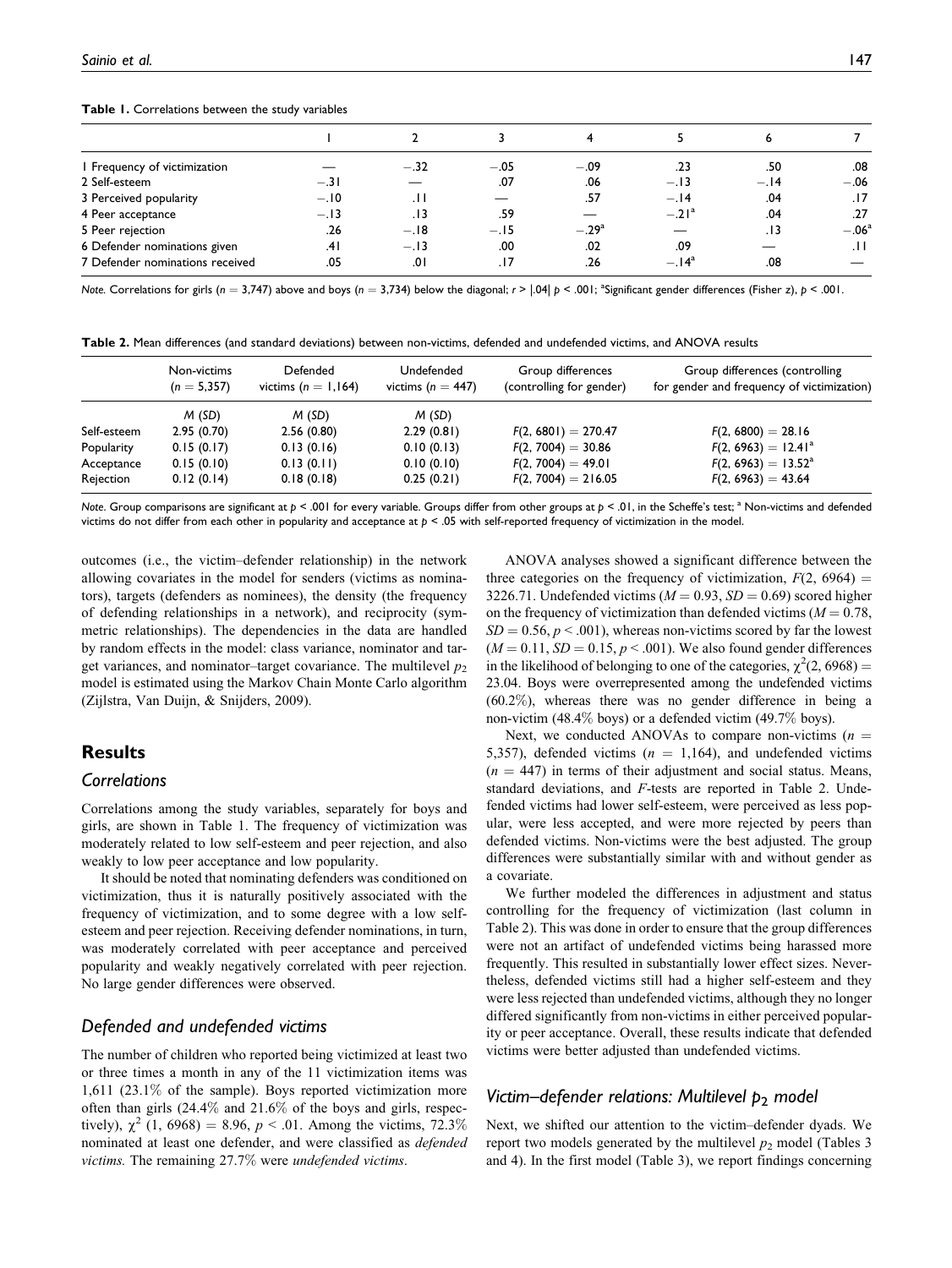|  |  | <b>Table 3.</b> Multilevel $p_2$ model on who is defended by whom. |                                                                         |
|--|--|--------------------------------------------------------------------|-------------------------------------------------------------------------|
|  |  |                                                                    | Parameter estimates and odds ratios for a model with dyadic nominations |

|                                     | Estimate (SE)                | OR (95% CI)          |
|-------------------------------------|------------------------------|----------------------|
| Overall mean                        |                              |                      |
| Density                             | $-8.98$ (1.16) <sup>**</sup> |                      |
| Reciprocity                         | $1.22 (0.14)$ **             |                      |
| Dyadic (victim-defender) covariates |                              |                      |
| Girl-girl                           | $2.89(0.13)$ **              | 18.00 (14.03-23.09)  |
| Boy-boy                             | $1.94(0.24)$ **              | $6.94(4.31 - 11.17)$ |
| Boy-girl                            | $-0.45(0.21)$ *              | $0.64(0.42 - 0.96)$  |
| Girl-boy                            | Reference                    |                      |
| Popular by victim                   | $0.36(0.09)$ **              | $1.43$ (1.19–1.71)   |
| Liked by victim                     | 3.03 $(0.08)$ **             | 20.65 (17.52-24.35)  |
| Liked least by victim               | $-1.30(0.10)$ **             | $0.27(0.22 - 0.33)$  |
| <b>Random effects</b>               |                              |                      |
| Class variance                      | 4.51(3.92)                   |                      |
| Nominator variance                  | 19.61 $(1.40)$ **            |                      |
| Target variance                     | $0.33(0.16)$ **              |                      |
| Nominator-target<br>covariance      | $-0.85(0.20)$ *              |                      |

Note. 101,864 dyadic relations from 4,614 children from 209 Finnish elementary school classes.  $* p < .05; ** p < .01$ .

Table 4. Multilevel  $p_2$  model on who is defended by whom. Parameter estimates and odds ratios for a model with nominator (victim) and target (defender) characteristics

|                                     | Estimate (SE)               | OR (95% CI)            |
|-------------------------------------|-----------------------------|------------------------|
| <b>Overall mean</b>                 |                             |                        |
| Density                             | $-6.59(0.37)$ **            |                        |
| Reciprocity                         | $1.77(0.15)$ **             |                        |
| Dyadic (victim-defender) covariates |                             |                        |
| Girl-girl                           | $3.19(0.12)$ **             | 24.19 (19.25-30.39)    |
| Boy-boy                             | $2.30(0.20)$ **             | $9.98(6.76 - 14.72)$   |
| Boy-girl                            | $-1.14(0.19)$ **            | $0.32(0.22 - 0.46)$    |
| Girl-boy                            | Reference                   |                        |
| Nominator (victim) covariates       |                             |                        |
| Self-esteem                         | $-1.06(0.10)$ <sup>**</sup> | $0.35(0.28 - 0.43)$    |
| Perceived popularity                | $-0.02(0.47)$               | $0.99(0.39 - 2.48)$    |
| Peer acceptance                     | $2.29(0.92)$ **             | 9.86 (1.64-59.24)      |
| Peer rejection                      | 4.73 $(0.55)$ **            | 112.84 (38.78-328.33)  |
| Target (defender) covariates        |                             |                        |
| Self-esteem                         | $-0.02(0.04)$               | $0.98(0.90 - 1.06)$    |
| Perceived popularity                | $0.85(0.25)$ **             | 2.35 (1.44-3.82)       |
| Peer acceptance                     | 0.06(0.45)                  | $1.06$ $(0.44 - 2.55)$ |
| Peer rejection                      | $-2.46(0.26)$ **            | $0.09$ (0.05-0.14)     |
| <b>Random effects</b>               |                             |                        |
| Class variance                      | $1.11(0.23)$ **             |                        |
| Nominator variance                  | 14.36 (0.88)**              |                        |
| Target variance                     | $1.02$ (0.09)**             |                        |
| Nominator-target                    | $-0.82(0.22)$ **            |                        |
| covariance                          |                             |                        |

Note. 101,864 dyadic relations from 4,614 children from 209 Finnish elementary school classes.  $* p < .05; ** p < .01$ .

victims' perceptions of their defenders, including dyadic effects of liking, disliking, and perceived popularity. In the second model (Table 4) we report the effects of being accepted, rejected, or perceived as popular by other classmates on the likelihood of being nominated as a defender.

In both models the digraph of victim–defender relationships in a classroom of *n* students was the dependent variable  $(Y)$  with four dyadic outcomes: (1) the null relationship ( $Y_{ij} = 0$ ,  $Y_{ji} = 0$ ) is the reference category and indicates that there are no defending relations between  $i$  and  $j$ ; two asymmetric relationships where either (2) *i* nominates *j* for defending ( $Y_{ii} = 1$  and  $Y_{ii} = 0$ ), or (3) *j* nominates *i* ( $Y_{ij} = 0$  and  $Y_{ji} = 1$ ), and finally (4) a reciprocal defending relationship, where both  $i$  and  $j$  nominate each other for defending  $(Y_{ij} = 1$  and  $Y_{ji} = 1)$ . It is important to note that in this study only victims were allowed to nominate defenders, thus a reciprocal relationship can only take place when two victims nominate each other as defenders.

We have included two network parameters, density and reciprocity, in the models to control for the dependencies in the data. As only victims were allowed to nominate their defenders, it is likely that defending relationships are scarce. In the  $p_2$  models, this is indicated by the negative *density* parameter (a value of zero would mean that half of all the possible dyadic relationships are present). The positive *reciprocity* parameter implies that defending nominations tend to be mutual, that is, victims nominate each other more often than expected by chance. We also found considerable random actor effects. The nominator variances were larger than the target variances, indicating that more children gave than received defender nominations. The negative nominator–target covariance indicates that respondents who were frequently mentioned as defenders were less likely to be victims themselves.

For the dyadic gender covariates, adjacency matrices were constructed. Same-gender dyads were modeled by symmetric boy–boy (i.e., if  $i = boy$  and  $j = boy$ , the matrix value is 1, otherwise 0) and girl–girl matrices. In addition, asymmetric boy–girl matrices were prepared leaving the girl–boy dyads as a reference category. Defending relations took place in particular among same-gender peers, more often among girls ( $OR = 18.00$ ) than among boys  $(OR = 6.94)$ . The likelihood of victim–defender relationship of boy-victims with girl-defenders was negative ( $OR = 0.64$ ). Thus, the reference group, girls nominating boys as defenders, was more likely than the situation where a girl defended a boy (Table 3).

As regards other dyadic covariates, we used matrices with dyadic nominations of perceived popularity, liking, and disliking. As predicted, all dyadic covariates appeared significant, that is, victims were more likely to nominate as defenders classmates they liked  $(OR = 20.65)$ , and less likely to nominate those they disliked  $(OR = 0.27)$ . Also, victims were more likely to nominate classmates they perceived as popular ( $OR = 1.43$ ), although this effect was not as pronounced as for liking (Table 3).

In the second model (Table 4), we wanted to examine whether defenders nominated by victims had high self-esteem, and more importantly, whether they had a high status among classmates other than just the victims who nominated them as defenders. For social status we used the corrected scores excluding victims' nominations for perceived popularity, peer acceptance, and peer rejection. In Table 4, we can also see the nominator characteristics in these measures, that is, victims in victim–defender dyads in comparison to other children in the class (both undefended victims and nonvictims). Nominating defenders was related to low self-esteem  $(OR = 0.35)$  and high peer rejection  $(OR = 112.84)$ . Perceived popularity, on the other hand, did not appear significant for victims who had defenders, and peer acceptance actually appeared positive  $(OR = 9.86)$ . That is, the more defenders victims nominated, the more accepted they were. Thus, when controlling for peer rejection, the defended victims were even above average in acceptance.

Turning to our hypothesis, self-esteem was unrelated to being nominated as a defender (target covariates,  $OR = 0.98$ ). However,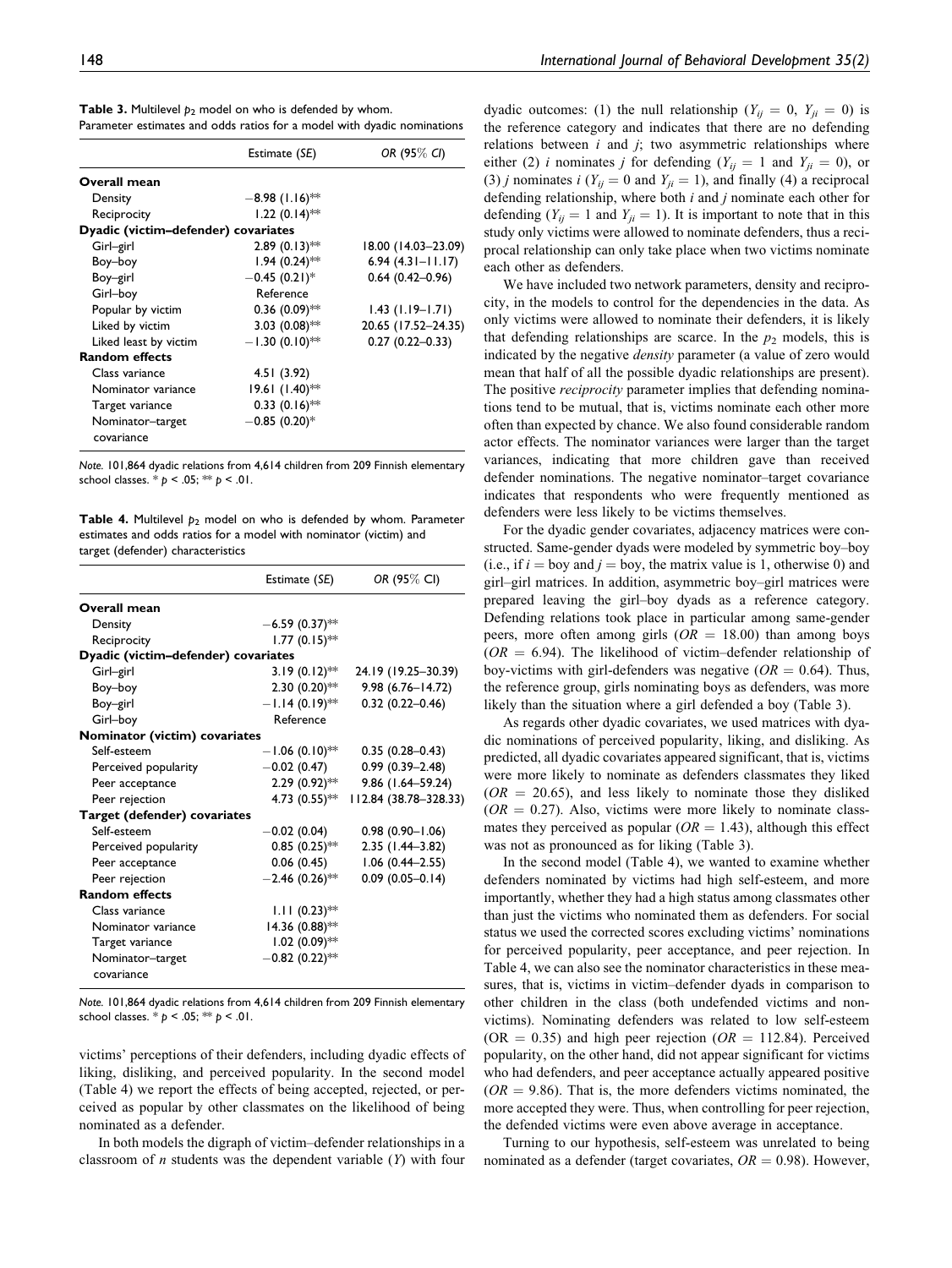we found that defenders were perceived as popular also by other children, besides the ones they provided with support ( $OR =$ 2.35). Peer acceptance appeared non-significant in the model; however, without perceived popularity in the model, it was positive and significant (0.81,  $p < .01$ ;  $OR = 2.24$ , 95% CI = 1.03–4.88). Peer rejection was related to a low likelihood of being nominated as a defender ( $OR = 0.09$ ).

In sum, it appears that victims personally like their defenders but also perceive them as popular. Other classmates are likely to perceive them as popular, even more so than to like them. Thus, it turns out that defenders have a high status even among other peers, not just the ones they defend.

## **Discussion**

This study was set out with the aim to assess, first, how defended victims differ from undefended victims in their adjustment and social status among peers, and second, to investigate the characteristics of victim–defender relations. Different from previous studies on defending behavior (e.g., comforting or supporting victims of bullying, directly intervening when bullying takes place), we utilized a dyadic approach by asking victims who defended them, that is, victims' perceptions of their defending relationships. We expected that victims who felt defended by peers were better adjusted than undefended victims. We further assumed that victims' defenders were predominantly their same-gender peers. Finally, we tested whether defenders were mainly liked by victims whom they defended, or whether they had a high status among peers in general.

## Defended versus undefended victims

Almost three quarters of the victims in our sample reported that they were defended by at least one classmate. As anticipated, these victims were less frequently victimized than undefended victims. They had a higher self-esteem and a higher status among peers, even when we took the frequency of victimization into account. The better adjustment was not only reflected in victims' own evaluations (self-esteem) but also in peer evaluations (peer acceptance, peer rejection, and perceived popularity).

It should be noted that as many as 6.4% of the children in the sample (27.7% of victims) were in a deleterious situation of being victimized without a single supporter among classmates. These children were not only the most frequently victimized but they were also the most rejected and least accepted among their classmates. An important question is why they were undefended. It is possible that some proportion of the likelihood of having defender(s) can be explained by victims' adjustment. For instance, it might be difficult for the most rejected or most frequently harassed victims to have anyone on their side, as the other children are likely to distance themselves from low-status peers (Juvonen & Galvan, 2008). Whether it is possible to recruit defenders for the most victimized and maladjusted children remains a question for future studies. It would also be important to examine what kind of defense is necessary for victims. It can make a difference whether a victim is publicly defended during a bullying situation or comforted afterwards. Moreover, both the form of defending and the meaning of being defended might be different for overtly and relationally victimized children.

In the second part of the study, we examined by whom the victims were defended using a multilevel  $p_2$  model. As anticipated, defending took place predominantly among same-gender peers, thus being in line with the notion of gender segregation in preadolescence (Maccoby, 1998). In addition, defending relationships were more frequent among girls than among boys. Thus, dyadic nominations of defenders produce findings comparable to those obtained by utilizing peer reports: girls are more often nominated as defenders than boys (e.g., Goossens et al., 2006; Pöyhönen & Salmivalli, 2008; Salmivalli et al., 1996). However, for the small number of crossgender victim–defender relationships girls nominated boys as their defenders more often than boys nominated girls.

The consistent negative relation between being nominated as a defender and peer rejection indicates that defenders were not likely to be rejected by classmates. Quite the contrary, the defenders seemed to be accepted and perceived as popular, as has been found in previous studies (Caravita et al., 2009; Goossens et al., 2006; Pöyhönen & Salmivalli, 2008; Salmivalli et al., 1996). They were especially liked by the victims they defended, but enjoyed a high status among other children in the class as well. This could mean that they need a high status in order to face the social risk involved in standing up for the vulnerable ones (Pöyhönen et al., 2010), or it is also possible that defending peers actually increases ones status in front of peers.

For future studies, the association of being nominated as a defender and perceived popularity merits attention. In recent literature perceived popularity of aggressive children and adolescents has been emphasized (Prinstein & Cillessen, 2003; Rodkin, Farmer, Pearl, & Van Acker, 2000). It is encouraging that constructive behaviors such as defending the victim can be related to popularity as well. Moreover, popular children can be in the position to influence the classroom norms regarding bullying (Dijkstra, Lindenberg, & Veenstra, 2008), and they might also affect the norm to side with victims. We might also ask whether popular children are better defenders from the victims' point of view. For instance, it is possible that high status defenders can influence other children very well, but a low-status friend who provides support in the background might be equally important for the victim's intrapersonal adjustment.

#### Limitations

The dyadic approach is an important direction for studies on defending behavior. Our study is not, however, without limitations. Our methodological choice to rely on victims' own perception on their defending relationships can be criticized for subjectivity. For instance, victims who are seriously victimized might ignore peers who actually defend them, or at least underestimate the support, and victims who have relatively positive peer relationships could nominate their peers as their defenders, although their behavior is not actually defending behavior (i.e., overestimate their support). Instead of victims' reports, one option would be to ask all children in a classroom ''who defends whom'', like Rodkin and Berger (2008) and Sijtsema, Veenstra, Lindenberg, and Salmivalli (2009) did for bullying relationships. However, we might ignore a considerable proportion of victim–defender dyads by utilizing peer reports, because they do not capture less visible forms of support and defending. A recommendation for future studies would be to combine the perspectives of the victim and the defender, thus not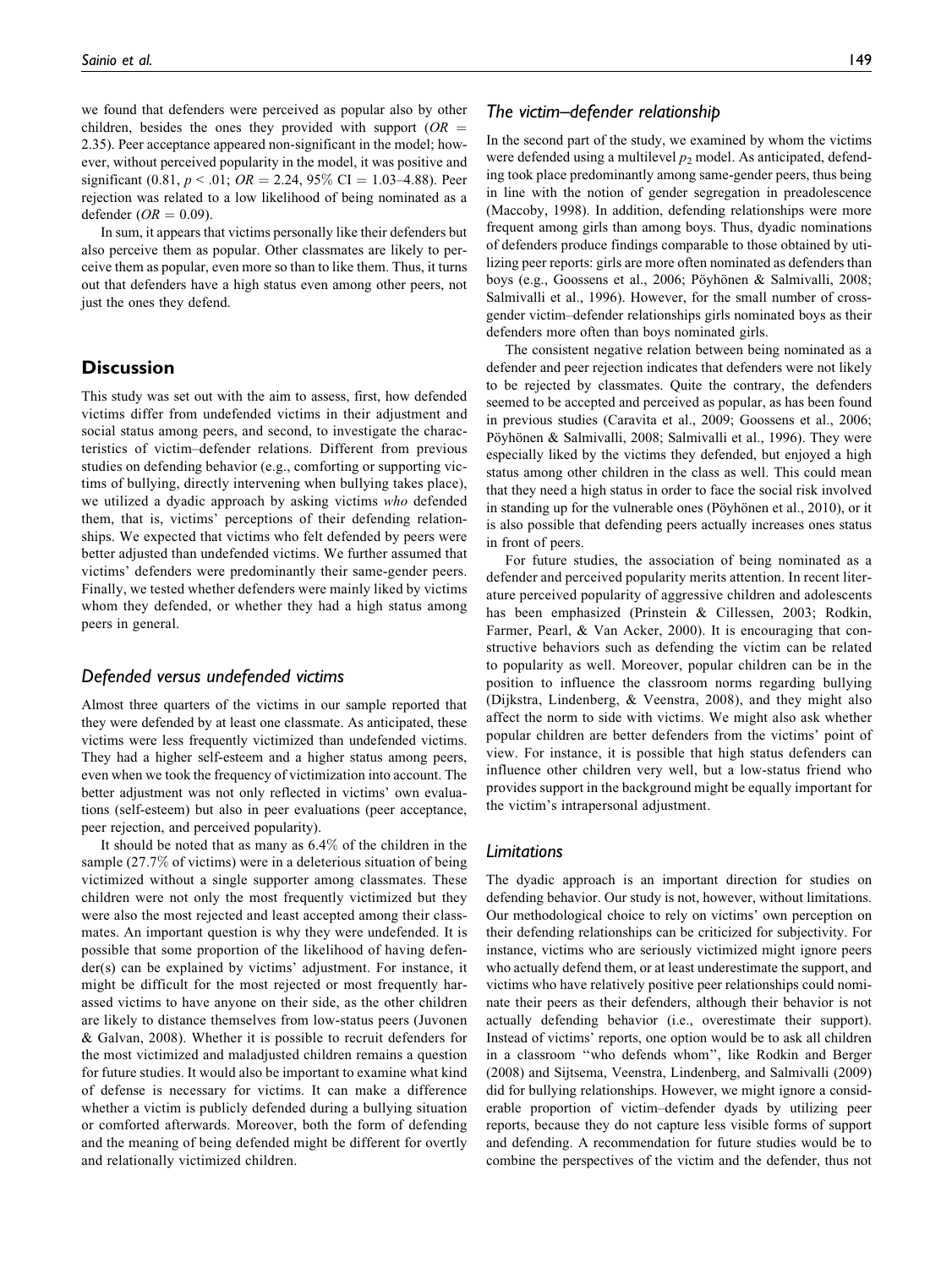only asking children by whom they are defended but also asking who they defend themselves. In that way it is possible to verify whether both perspectives are in line with each other (for a comparable approach with bully–victim dyads, see Veenstra et al., 2007).

Other limitations concerning the dyadic approach should also be noted. For instance, we limited defender nominations to classmates. Some children identified as undefended victims in the present study might have defenders outside their class. In addition, the nomination procedure does not inform us how frequently the defenders actually stand up for the victims, or how they defend (comfort afterwards or directly intervene when bullying takes place). These are important aspects of defending relationships to be considered in future studies.

The cross-sectional design of this study is also an important matter to take into account. A longitudinal design could inform us whether the perception of being defended is a prerequisite or rather a consequence of less frequent bullying. Less frequent bullying or a relatively high status in the peer group might be more likely to invite defenders (defending being less risky). Moreover, it should be noted that the criterion for the identification of victims in this study was rather loose, resulting in more victims than generally reported in studies on victimization. Also we did not consider which victims were "true victims" (children whose victimization is confirmed by peer reports; Juvonen, Nishina, & Graham, 2001)—on the other hand, we believe that having defenders is important whether or not peers confirm the victimization.

Finally, ethical concerns can be raised about sociometric procedures utilized in this study, especially concerning negative nominations. However, such nominations are widely used in peer relations research, and studies have not found evidence of their potentially negative effects. Children usually do not experience emotional distress and their interactions are not affected following sociometric testing (e.g., Mayeux, Underwood, & Risser, 2007).

Despite these limitations, our data offered a unique opportunity to investigate relationships between victims and their defenders. The study contributes to the existing literature in several ways. First, it provides valuable information on the differences between victims with and without defenders. Second, by utilizing a dyadic approach, we gained insight into the relationship characteristics of defending. Third, with the focus on the victims' perspective, the study provided valuable information on who victims themselves perceived as their defenders. The good news is that many victims have defenders who have an influential position in their class. However, our study raises a serious concern for the considerable number of victims who cannot nominate a single defender among their classmates.

#### Acknowledgment

This research is part of the KiVa project for developing an antibullying intervention program for the Finnish comprehensive schools. The KiVa project is funded by the Finnish Ministry of Education. It is co-led by the last author (Department of Psychology), and Elisa Poskiparta, PhD (Centre of Learning Research), at the University of Turku. We are grateful to all children, their parents, and teachers who made the study possible. We would like to thank Bonne Zijlstra and Mikko Rönkkö for their help with the  $p_2$  model. We also thank the whole KiVa project team, especially Antti Kärnä, Virpi Pöyhönen, and Sanna Roos for their comments during the writing process, and Marita Kantola and Jonni Nakari for their contribution in the data-gathering process.

#### Funding

This research was partly supported by two grants from the Academy of Finland (121091, 134843) to the fourth author, and by a Toptalentgrant (021.002.022) from the Netherlands Organization for Scientific Research (NWO) to the third author.

#### References

- Andreou E., & Metallidou P. (2004). The relationship of academic and social cognition to behaviour in bullying situations among Greek primary school children. Educational Psychology, 24, 27–41.
- Caravita, S., DiBlasio, P., & Salmivalli, C. (2009). Unique and interactive effects of empathy and social status on involvement in bullying. Social Development, 18, 140–163.
- Cooley, C.H. (1902). Human nature and the social order. New York, NY: Scribner's.
- Davidson, L.M., & Demaray, M.K. (2007). Social support as a moderator between victimization and internalizing–externalizing distress from bullying. School Psychology Review, 36, 383–405.
- Demaray, M.K., & Malecki, C.K. (2003). Perceptions of the frequency and importance of social support by students classified as victims, bullies, and bully/victims in an urban middle school. School Psychology Review, 32, 471–489.
- Dijkstra, J.K., Lindenberg, S., & Veenstra, R. (2008). Beyond the class norm: Bullying behavior of popular adolescents and its relation to peer acceptance and rejection. Journal of Abnormal Child Psychology, 36, 1289–1299.
- Egan, S., & Perry, D. (1998). Does low self-regard invite victimization? Developmental Psychology, 34, 299–309.
- Fox, C.L., & Boulton, M.J. (2006). Friendship as a moderator of the relationship between social skills problems and peer victimization. Aggressive Behavior, 32, 110–121.
- Gini, G., Albiero, P., Benelli, B., & Altoè, G. (2007). Does empathy predict adolescents' bullying and defending behavior? Aggressive Behavior, 33, 467–476.
- Gini, G., Albiero, P., Benelli, B., & Altoè, G. (2008). Determinants of adolescents' active defending and passive bystanding behavior in bullying. Journal of Adolescence, 31, 93–105.
- Goossens, F., Olthof, T., & Dekker, P. (2006). New Participant Role Scales: Comparison between various criteria for assigning roles and indications for their validity. Aggressive Behavior, 32, 343–357.
- Harter, S., Waters, P., & Whitesell, N.R. (1998). Relational self-worth: Differences in perceived worth as a person across interpersonal contexts among adolescents. Child Development, 69, 756–766.
- Hawker, D.S.J., & Boulton, M.J. (2000). Twenty years' research on peer victimization and psychosocial maladjustment: A meta-analytic review of cross-sectional studies. Journal of Child Psychology and Psychiatry, 41, 441–455.
- Hodges, E., Boivin, M., Vitaro, F., & Bukowski, W. (1999). The power of friendship: Protection against an escalating cycle of peer victimization. Developmental Psychology, 35, 94–101.
- Hodges, E., Malone, M., & Perry, D. (1997). Individual risk and social risk as interacting determinants of victimization in the peer group. Developmental Psychology, 33, 1032–1039.
- Holt, M.K., & Espelage, D.L. (2007). Perceived social support among bullies, victims, and bully-victims. Journal of Youth and Adolescence, 36, 984–994.
- Juvonen, J., & Galvan, A. (2008). Peer influence in involuntary social groups: Lessons from research on bullying. In M.J. Prinstein & K.A. Dodge (Eds.), Understanding peer influence in children and adolescents (pp. 225–244). New York, NY: Guilford Press.